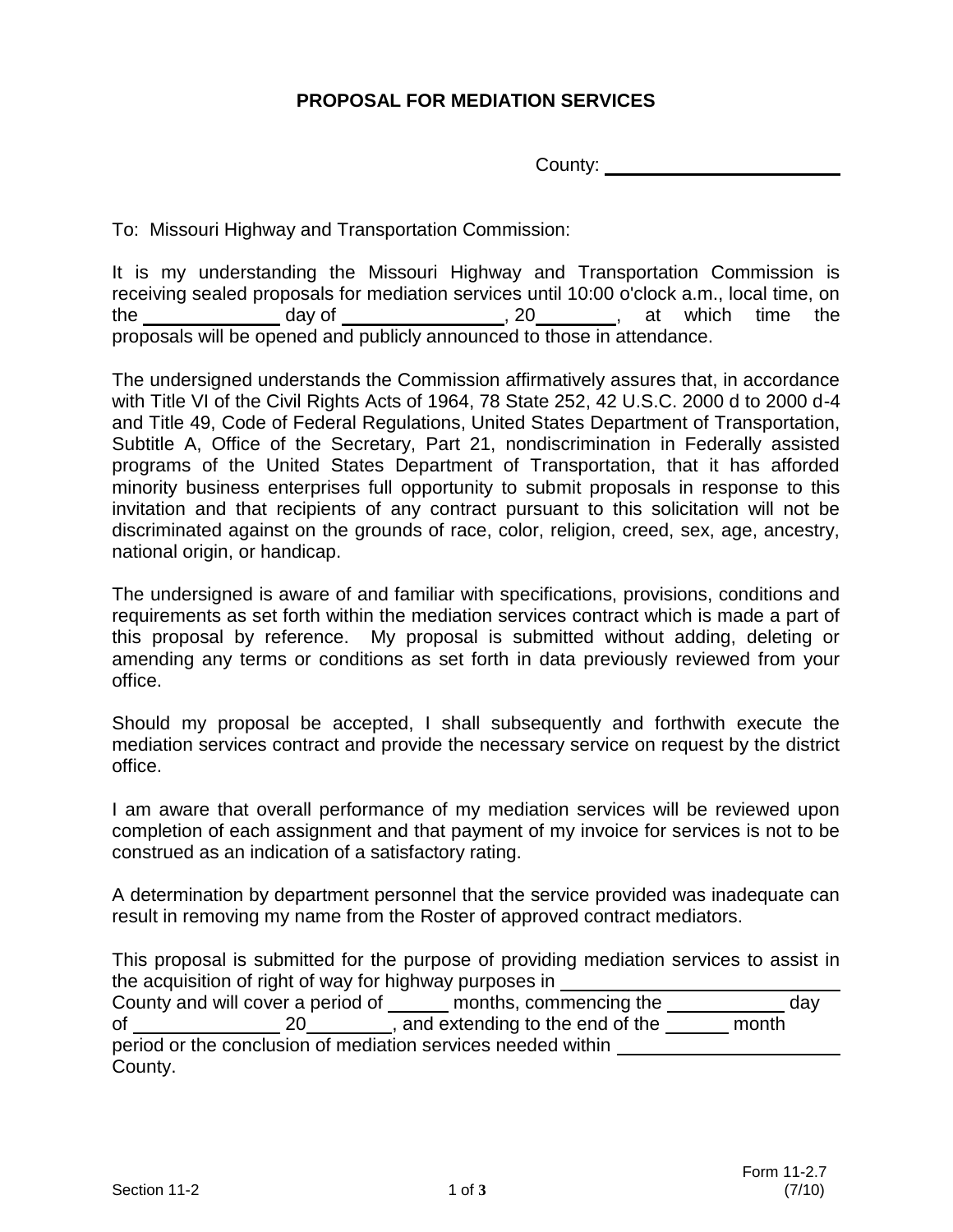A fee of **A** fee of **A** is a set of the set of the dollars (\$ ) per hour will be charged for conducting mediation sessions for each parcel that is referred to me by the Missouri Department of Transportation district office for mediation purposes. In addition to the hourly rate for conducting the mediation sessions as shown above, travel expenses may be incurred when mediation sessions are held in locations outside of the mediator's domicile. A fee of cents per mile may be charged for mileage to and from the mediation location. A fee of **and from the mediation location.** A fee of (\$ ) per hour may be charged for driving time to and from the mediation location. A fee of **\_\_\_\_\_\_\_\_\_\_\_\_\_\_\_\_\_\_\_\_** dollars (\$) per meal may be charged for meal expenses. A fee of **with all and the contract of the contract of the contract of the contract of the contract of the contract of dollars** (\$\_\_\_\_\_\_\_\_\_\_\_) per night may be charged for lodging expense. The Missouri Department of Transportation district office shall approve all mileage, meal and lodging charges before they are incurred. These charges will include all services to be performed in accordance with the contract, a copy of which is attached. No additional charges will be made against any other party involved in any mediation sessions.

If required by the Missouri Department of Transportation district office, the following items will be considered as part of the services to be provided after I have received a mediation referral.

> (1) A letter, Exhibit B attached to the contract, may be mailed to each property owner referred for mediation purposes confirming the owners desire for mediation. A copy of the letter acknowledging the owner's acceptance will be provided to MoDOT's district office for its file.

> (2) The property owners and MoDOT's district office may be provided with written notification, Exhibit C attached to the contract, confirming the time and location of a scheduled mediation session.

> (3) The property owners and MoDOT's district office may be provided with an Agreement to Mediate, Exhibit E of contract, and each party requested to execute. The district office will be provided with a copy of the agreement executed by the owners.

> (4) The property owner and MoDOT's representative may be provided with an Agreement of Settlement, Exhibit F of the contract, if mediation is successful and an agreement reached. Each party will execute the agreement and a copy provided to MoDOT's district office.

(5) All mediation sessions will be conducted in a professional manner.